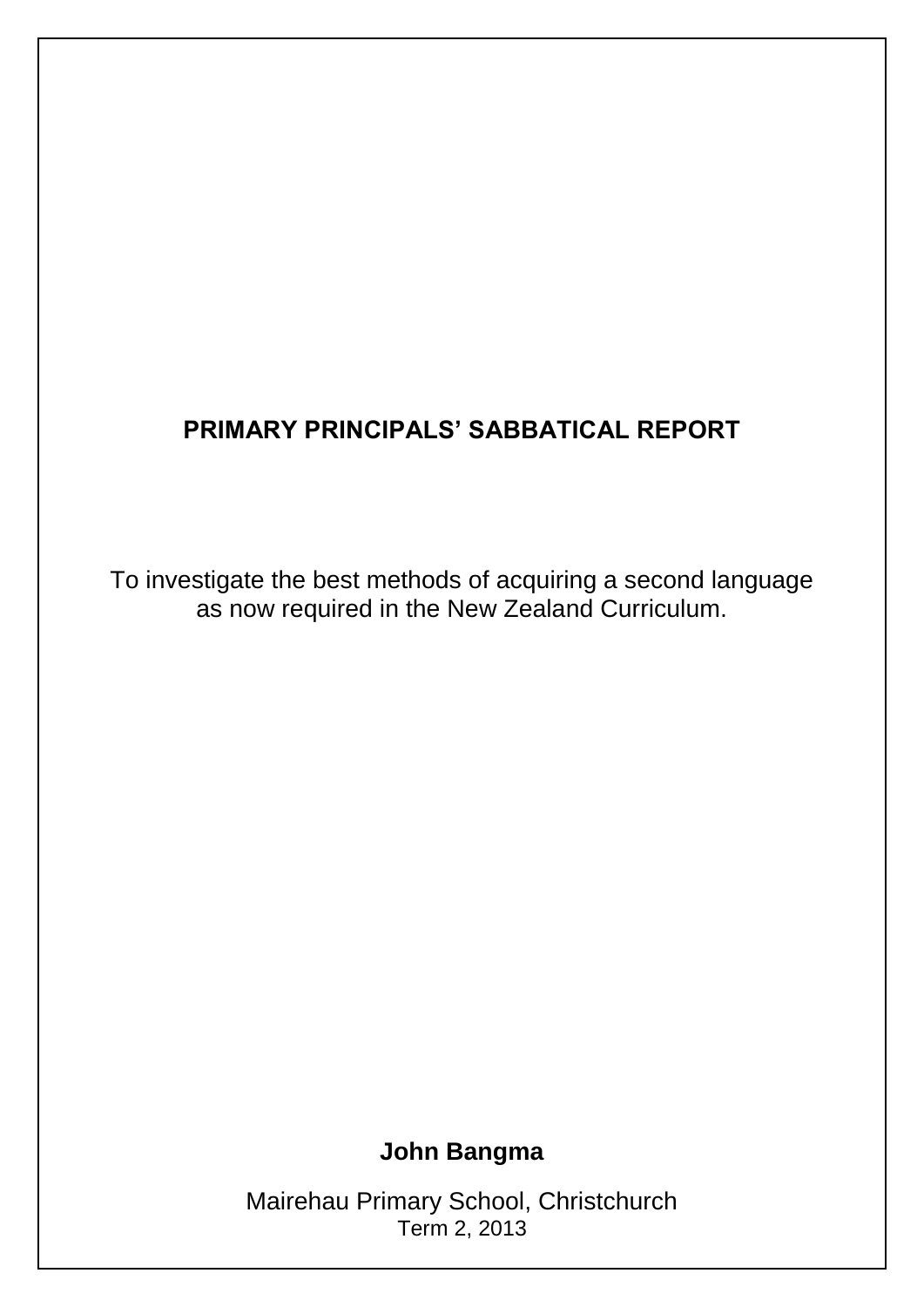## **Context:**

The New Zealand Curriculum includes an eighth essential learning area being the learning of a second language. This learning of a new language *provides a means of communicating with people from another culture and exploring one's own personal world.*  (pg 24)

In the Vision statements, reference is made to being *connected* as *international citizens*. (pg 8)

The Principles has one section referring to *Cultural Diversity* where we are to *value the histories and traditions of all its (our) people.* (pg 9)

Similarly, the Values include *Students will be encouraged to value: diversity, as found in our different cultures, languages and heritages.* (pg10)

The new curriculum provides us with the mandate to ensure a second language is being taught and yet for many schools this is done in a somewhat adhoc manner with some teachers having minimal, if any, professional development to support them in their teaching. Often this has relied on the teacher's secondary education experiences in second languages.

Being ESOL has given me a particular empathy with any student that is struggling to acquire another language. Entering school in an era before any additional support was provided, saw me start primary school with no English and meant my learning journey had an additional facet to it. My experiences have given me a strong interest in second language acquisition, an interest I have had throughout my education and teaching. Although ESOL support has been invaluable, I believe that most classroom teachers do not understand the complexities of acquiring another language. My hope is that through this research I can also better equip teachers in the understanding of that learning.

## **Key inquiry question:**

*How are schools structuring their programmes to enhance the acquisition of a second language to ensure the learning is relevant to and engaging for learners, and flexible enough to meet diverse needs within their communities?* 

From discussions with various primary school principals and teachers from Christchurch and other schools within New Zealand the only method of teaching a second language used in those particular schools was to have the new language taught as a separate subject with the exception of Te Reo Māori. Languages such as German, Japanese, French, Spanish, Chinese etc are being taught by the classroom teacher, or language expert, in an allotted time during the school week. Most of those classroom teachers relied on their own secondary school second language learning as the basis for their own teaching. Some had taken a language into their university study. With changes to the way Professional Learning and Development had been made, there was limited opportunity to upskill in second languages unless through an outside provider. Assessments of this, varied with many teachers expressing a desire to offer a pleasurable experience for the children rather than specific assessment. There was also a feeling that without knowing the second language well enough, the subject was taught as a whole class rather than group work according to need.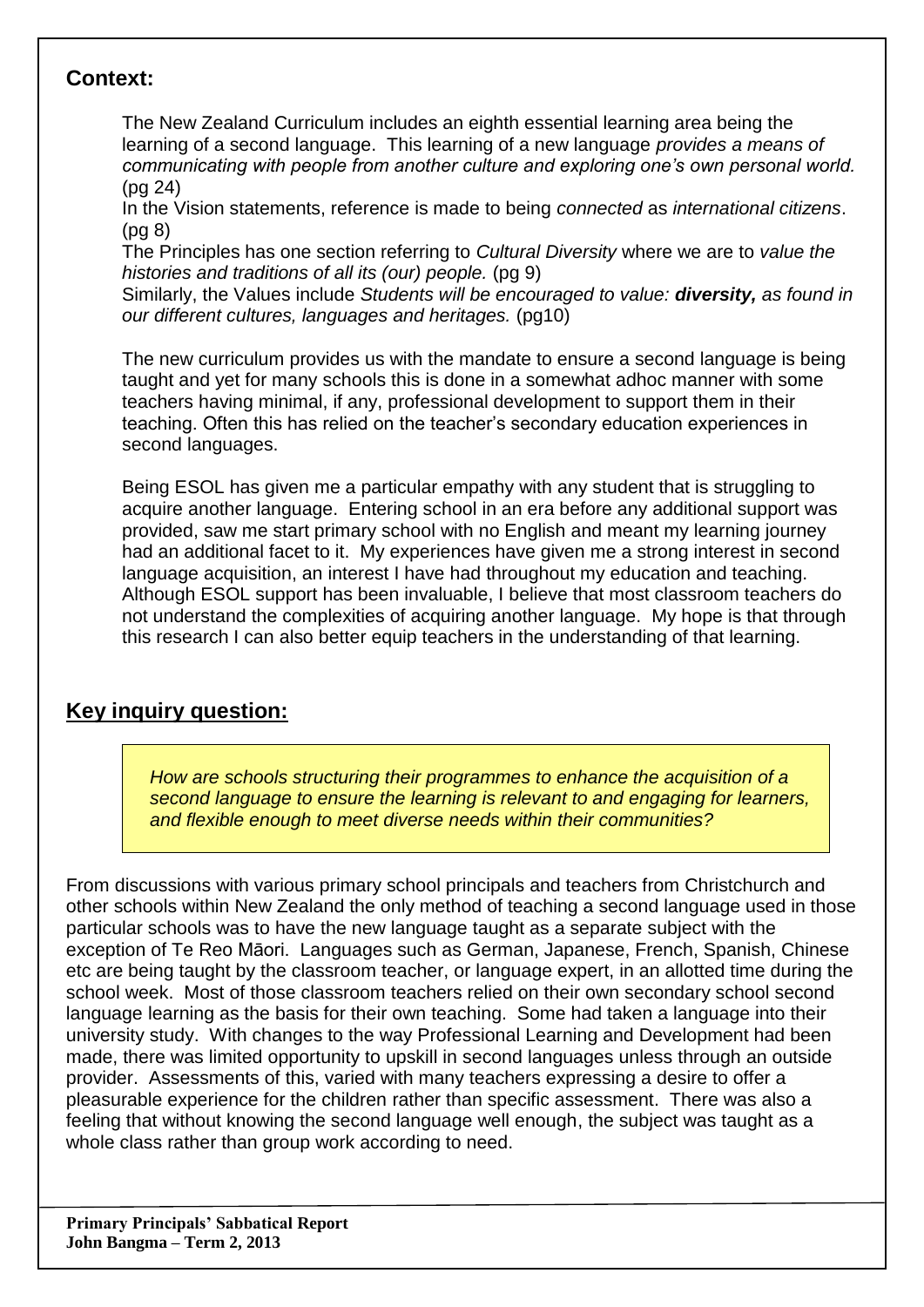However Te Reo Māori was taught in a variety of ways in mainstream schools. Some schools offered a separate subject option within the programme, while some sought to amalgamate Te Reo into the regular programme with the use of words and phrases to replace the English equivalent. Pre-service training provided most of the skills these teachers had to teach Te Reo. Most agreed that this was woefully inadequate to make much impact in actual language acquisition. Again outside providers were often the only source of more intense upskilling.

Visits to schools with attached bi-lingual units again showed a variety of methods being used to teach Te Reo Māori. There also appeared to be a number of philosophies underpinning the organisation within the classes. The greatest issue facing these schools appeared to be the lack of qualified teachers who are fluent in Te Reo. When positions were advertised, there were usually only a small number of applicants, sometimes only one. Sometimes these applicants were not even fully registered. Worse being the level of Te Reo that they offered. This issue however, was not a part of my sabbatical investigation, but does impact on it.

The competence level of the kaiako/teachers in bi-lingual classes was the main determinate of how the language was taught. In some classes a mix of the two languages happened throughout the day with no clear separation of the languages. In one school, which operated 2 classes, there was a very clear distinction made in the way this was taught. The senior class was taught by a more fluent speaker of Te Reo and this class received all its teaching and learning in Te Reo for 4 days of the week. The fifth day was solely in English. The other class, a junior class, was taught by a beginning teacher who taught for 4 days in English and on her release day another teacher, stronger in Te Reo took the class. The school had worked closely with whanau to ensure they were working together to find solutions for how the class should be taught.

Visits to four schools in Guilford, England, showed second languages were also taught, again in a similar style to New Zealand mainstream schools with separate lessons in the language taught to the class as a whole. In all the schools I visited, French was the second language being taught. The head teachers of these schools stated that separate French language lessons were the only methods used in all the schools they had worked in. Their opinion was that while exposing children to the language it didn't really teach them much beyond that aspect.

Likewise in the Netherlands, where the schools taught English as the second language in primary schools, the lessons were stand-alone lessons with the class working through English texts. There was no differentiation of the lessons or groups according to confidence, skill or knowledge. This was the situation in three of the schools I spent time in while in the Netherlands. The fourth school I visited though had a significantly different approach.

*It Twaspan,* Terkaple, Fryslân in The Netherlands, is one of a growing number of schools in this province taking quite a different approach to the way second and indeed third languages are taught.

Friesian, or Frysk, is an old language dating back to the Middle Ages when Fryslân stretched from Belgium to Northern Germany. The province of Fryslân is 5,749 km<sup>2</sup> and in 2010 had a population of 646,000. It is located in the North West corner of The Netherlands. The province is well known for its black and white cattle and large black horses as well as its ice skating competitions skating on the canals between 11 cities and towns across the province.



**Primary Principals' Sabbatical Report John Bangma – Term 2, 2013**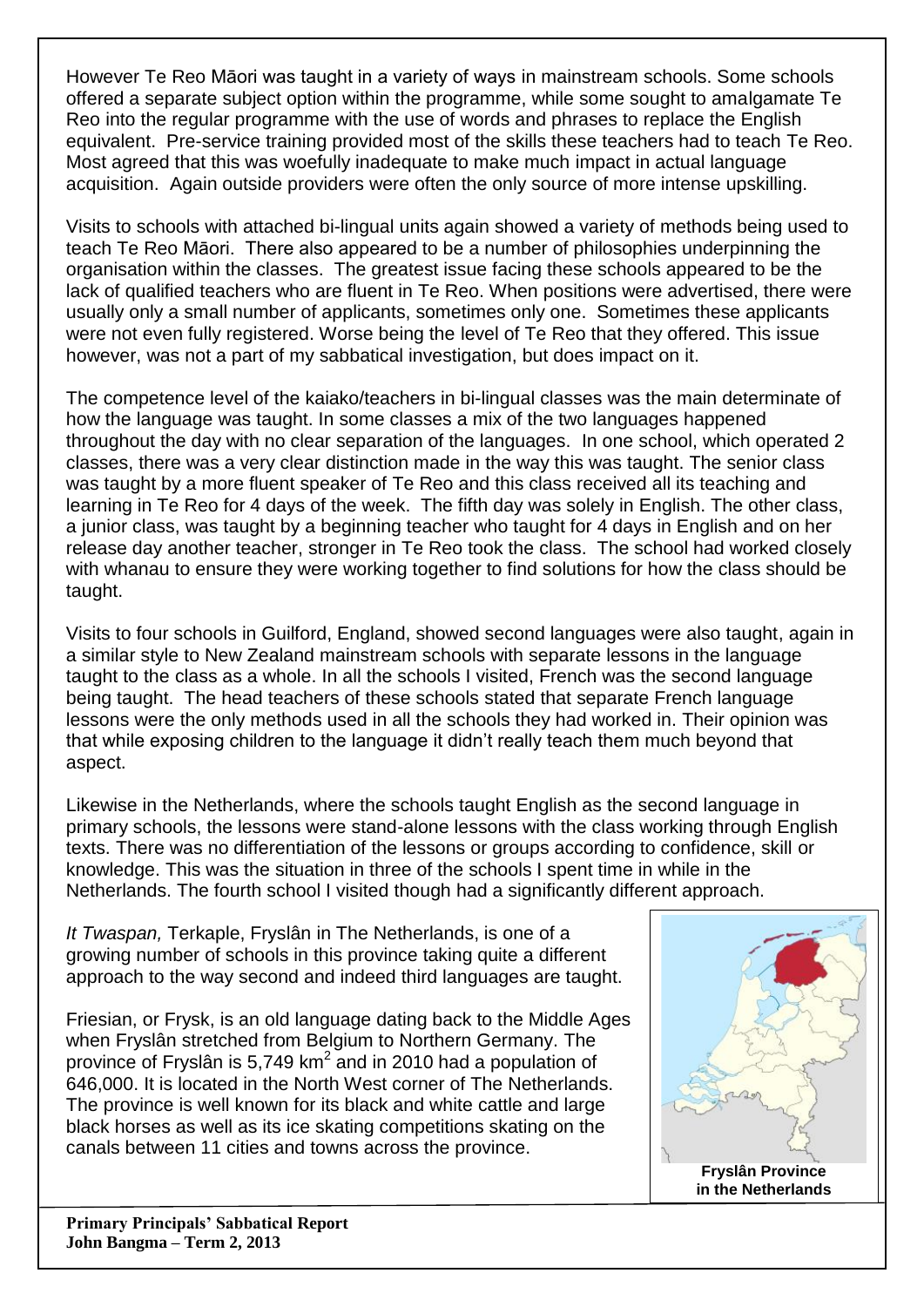There is a connection between Frysk and English. The Angles, as in the Anglo Saxons, who invaded England in the  $8<sup>th</sup>$  Century, came from the Fryslân Province and brought the Friesian language with them. Hence some of the English language has its roots in Friesian. In 1498, Duke Albert of Saxony replaced Friesian with Dutch as the language of government so its use diminished. Dutch speakers do not understand Frysk as it is not a dialect but a completely separate language. According to Wikipedia, 94% of the inhabitants of Fryslân understand Frysk, 74% can speak it, 75% can read it but only 27% can write it.



As Friesian/Frysk is my first language this was an area of interest for me. Both my parents attended school during the 1930/40s and were forbidden from speaking their first language in class. While breaking this rule usually ended up with a telling off, from time to time physical punishments were used to dissuade a repeat of the offence. This treatment of children forbidden to use their first language in their education closely mirrors what happened to our speakers of Te Reo Māori in earlier times here in New Zealand.

The Provincial Government became increasingly concerned about the apparent death of their language and made the brave decision to actually try to stop this. They worked with school communities to introduce an alternative to the second language subject *add-on.* Whilst learning a language as an isolated subject works for some people, most people who have mastered another language recognise the quickest way is to use the language in a variety of contexts especially being immersed in that language when, for example, living in that particular country. Dutch schools have always taught English as a second language, often adding German and French on at secondary level so teaching another language is not a new concept. Together with a trial number of schools a new programme was developed where the use of Frysk in the Teaching and Learning programme was integral.

The Provincial Government provided euros to support the programme through professional development for teachers and purchase of some resources. All teachers involved in the programme were involved in an intense 10 week programme to upskill in spoken English. Written English was already reasonably well known as it was taught to them throughout their upper-primary and secondary schooling. Most teachers had a reasonable understanding of Frysk. Naturally teachers without this language skill would not apply for teaching positions within this type of school. Over time professional development opportunities were provided to

continue the upskilling of staff. These schools were also provided with *3 Talige Skoalle* logos (*right)* to clearly indicate that the children in these schools were being educated in 3 languages: Frysk, Dutch and English. Expertise was further required to fulfil the expectation that all signs, documentation including the school web-site was required to be written in the 3 languages of the school. Maintaining the web-site in the 3 languages has been a challenge that has become too difficult for this school [www.it-twaspan.nl/](http://www.it-twaspan.nl/) however other schools in the programme have





managed to maintain this [www.folefinne.nl](http://www.folefinne.nl/)

In the Netherlands, kindergartens are attached to schools so children 'begin' school at 4 years of age. Initially the children speak their mother tongue in general class discussions, however formal lessons originally were conducted only in the Dutch language but after reflection and review the decision was made to introduce a daily 30 minute session in English right from the start of school. To do this a hand puppet, *Tom,* is used (*left*) so the children recognise

**Primary Principals' Sabbatical Report John Bangma – Term 2, 2013**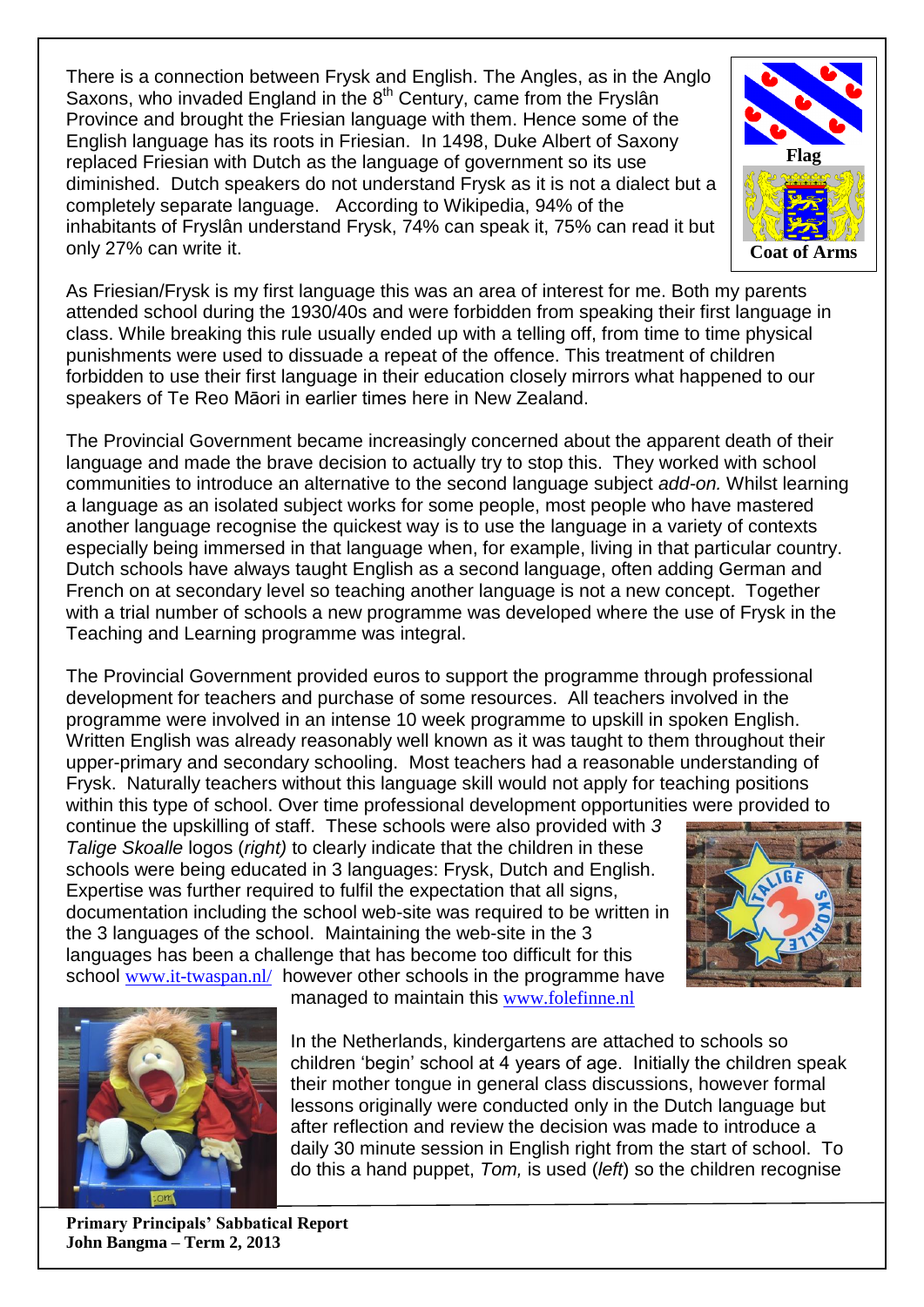that he is speaking in a different language to what they are used to. An advantage many children attending these schools have is that they hear all 3 languages on radio and television, and as they are able to read they see the languages in print. Thus they are trilingually ready for learning.



After 2 years at school the language of teaching and learning is changed to be half the day in Dutch and half the day in Frysk/Friesian. Formal English is introduced the following year. Throughout the lessons, all languages are both spoken and written. While the provincial government's curriculum did have minimum teaching requirements in Frysk and English, each school was free to make the 3 language teaching suit their particular school and community. At *It Twaspan* the teacher informs the class of which



language the teaching and learning programme for that morning/day would be in. For younger children a small flag is put on the teacher's desk to provide a visual reminder of the language of instruction. The small Frysk flag (*left*) was on the desk when I visited the school. The Dutch and English flags (right) were there for later in the day/week.

The programme methodology is based on the philosophy of "*onderdompling*" or immersion. Hence the entire curriculum is delivered in the 3 languages. Pupil assessments of the 3 languages are able to be made using information from a variety of sources.

As a new initiative, resources to support this 3 language system were non-existent and so teachers had to make their own. This was a very labour intensive task and teachers expressed some delight when this changed. After the success of the programme was clear to see, resources were developed. Teaching resources in the forms of kits were published and provided. Also appropriate reading materials in all 3 languages. Resources such as *Tom,*  above, were provided as were flags and especially name cards labelling items in the 3 languages with matching flags.



**John Bangma – Term 2, 2013**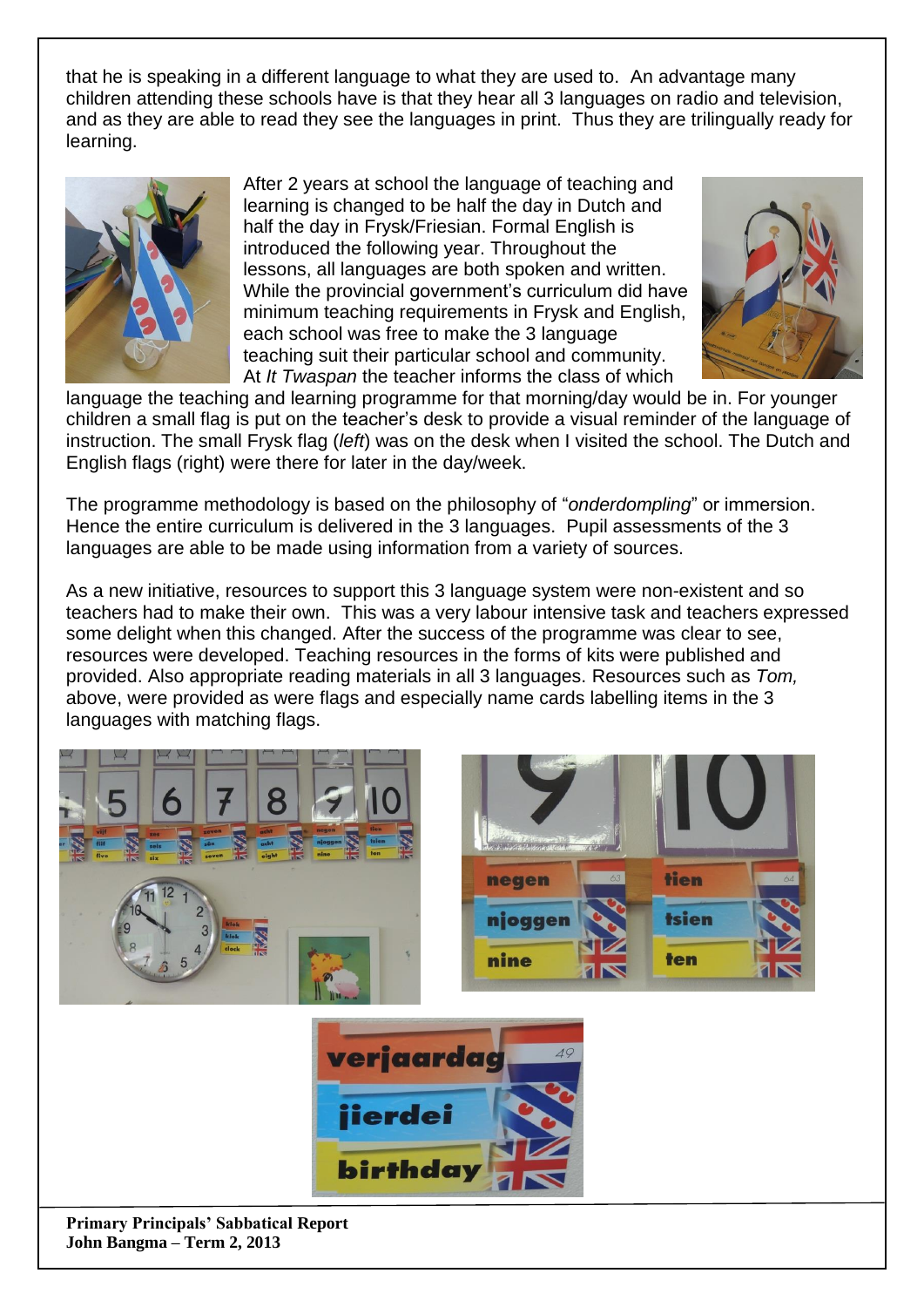As a new method in teaching languages, the Provincial Government ensured that rigorous research was undertaken to ascertain the effect this new teaching methodology would have on the children's primary language learning; for these children it was the Dutch, not their own first language. The research results added support for continuing the changed method with children not only maintaining their level of learning in the Dutch, but actually showing greater results in some cases. As well as the results in Dutch, good progress was made in the other two languages too.

One of the major challenges for the 3 Talige Skoallen was educating parents. While some parents were totally supportive of the initiative, many were not. Those parents who were not speakers of Frysk and those who could speak it but chose not to speak it with their children, saw no need to learn a dying language. Some were sceptical, others openly hostile to the proposal so the Provincial Government and the schools had to work closely with the parents, taking them along the journey. The research findings helped allay some of the concerns and the pleasure gained by the children also helped greatly. Now, parents enrolling their children are aware of the programme and if they choose not to support it are free to enrol elsewhere.

Another issue that has to be overcome is the situation for these children when they start at secondary school. The methodology in the local secondary school brings children back to the start in English! Primary staff have been told by secondary teachers that when the reach secondary school they "need to unteach the children!" With not all primary schools in the area teaching the 3 language method it makes for a difficult conversation to try to get the secondary schools to change their practice.

A clear indication of the success of the programme is that since its instigation, each year more and more schools are being added to the 3 Talige Skoallen. Initially only smaller schools serving small townships and rural communities were a part of the programme however this is now spreading to incorporate some larger primary schools in the main cities of the province. This bold move by the Provincial Government has certainly turned the death knell for the Frysk language. Reading how many people in Fryslân now comment on Facebook in Frysk also indicates a growing use of the language of the province.

So what now for Mairehau Primary and for New Zealand? While the progress made in these 3 Talige Skoallen is undeniable, the staff had to be committed to the programme but the defining influence of the Provincial Government's commitment to this ensured its success. While any school can show a commitment to developing and instigating a programme it is with central support and funding that real progress can be made including sustainability. As indicated by principals of schools with attached bilingual units, there is a shortage of qualified and experienced teachers capable in both Te Reo and English. There is the opportunity to train in Te Reo through such programmes as Hoaka Pounamu however places are limited and without a study award potentially teachers cannot afford to undertake the course. Simpler courses such as Te Ara Te Reo through the Wananga o Aotearoa are available however if there was a commitment to teach all children bilingually, teachers would need a reasonable level of Te Reo to teach successfully.

Government support was imperative for the viability of the programme and hence the success of reversing the slow death of a language. Whilst a number of successive governments have claimed a commitment to increasing the number of speakers of Te Reo Māori, recent census data indicates that we have less speakers than the last time we collected such data. Clearly what has been tried in the past hasn't worked, perhaps it is time to try something different – this could be a good starting point.